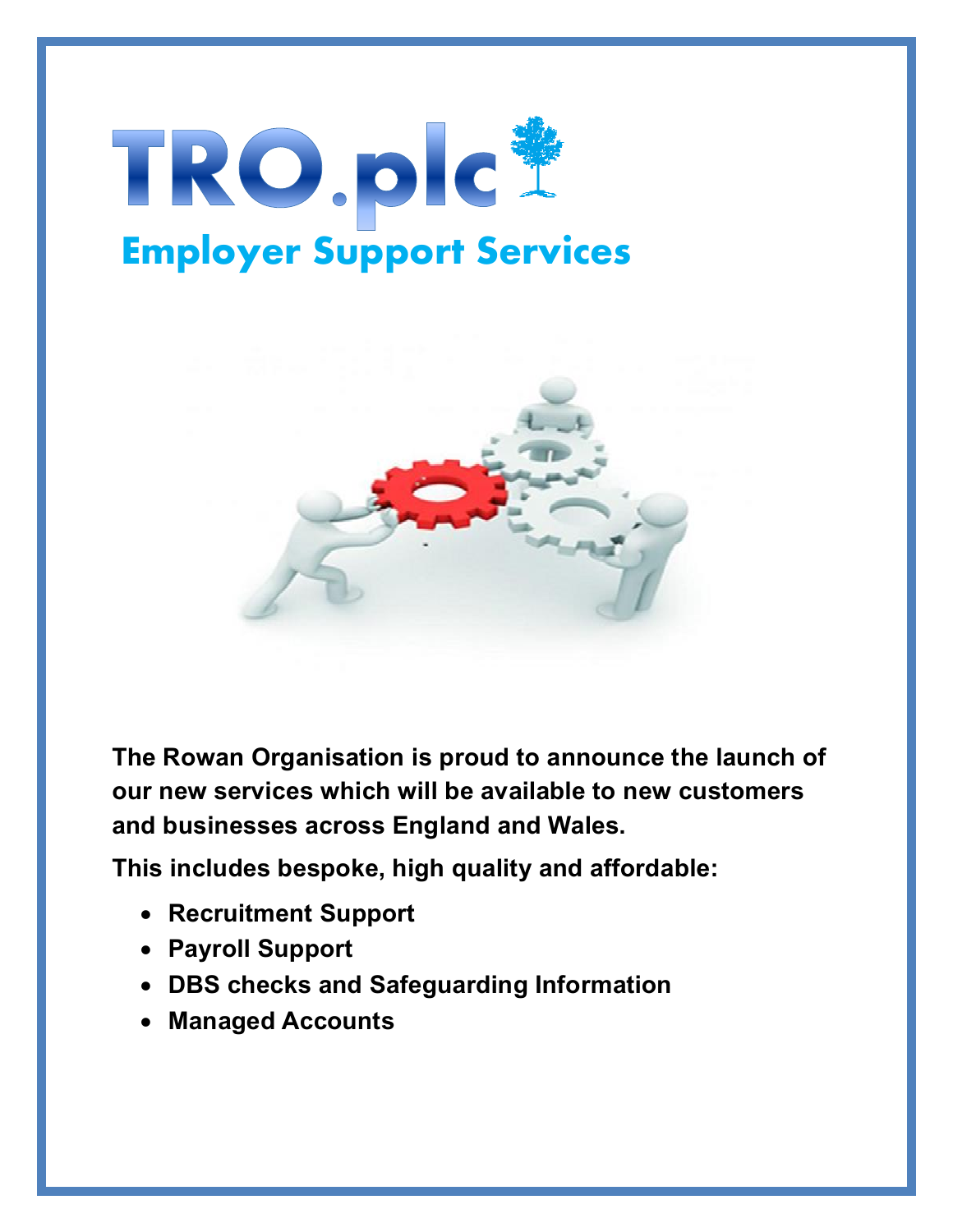

The Rowan Organisation has been a leading provider of support in relation to Direct Payments and Personal Health Budgets for over 30 years. We are now building on our success and expanding into the private market to assist employers and businesses across England and Wales.

**The Rowan Organisation is a Registered Charity, No. 1017932 and a Company Limited by Guarantee, Registered in Cardiff No. 2783681**

**Our services will now be available to new customers and businesses, and will be delivered from our Head Office Base at:** 

> The Rowan Organisation Unit 7 Collier Way **Coventry** CV7 8HN

 **…and from our Bilingual Welsh Office at:**

The Rowan Organisation Unit D1 Llys Y Dderwen Parc Menai Gwynedd LL57 4BL

**Read on for more information about how we can support you……**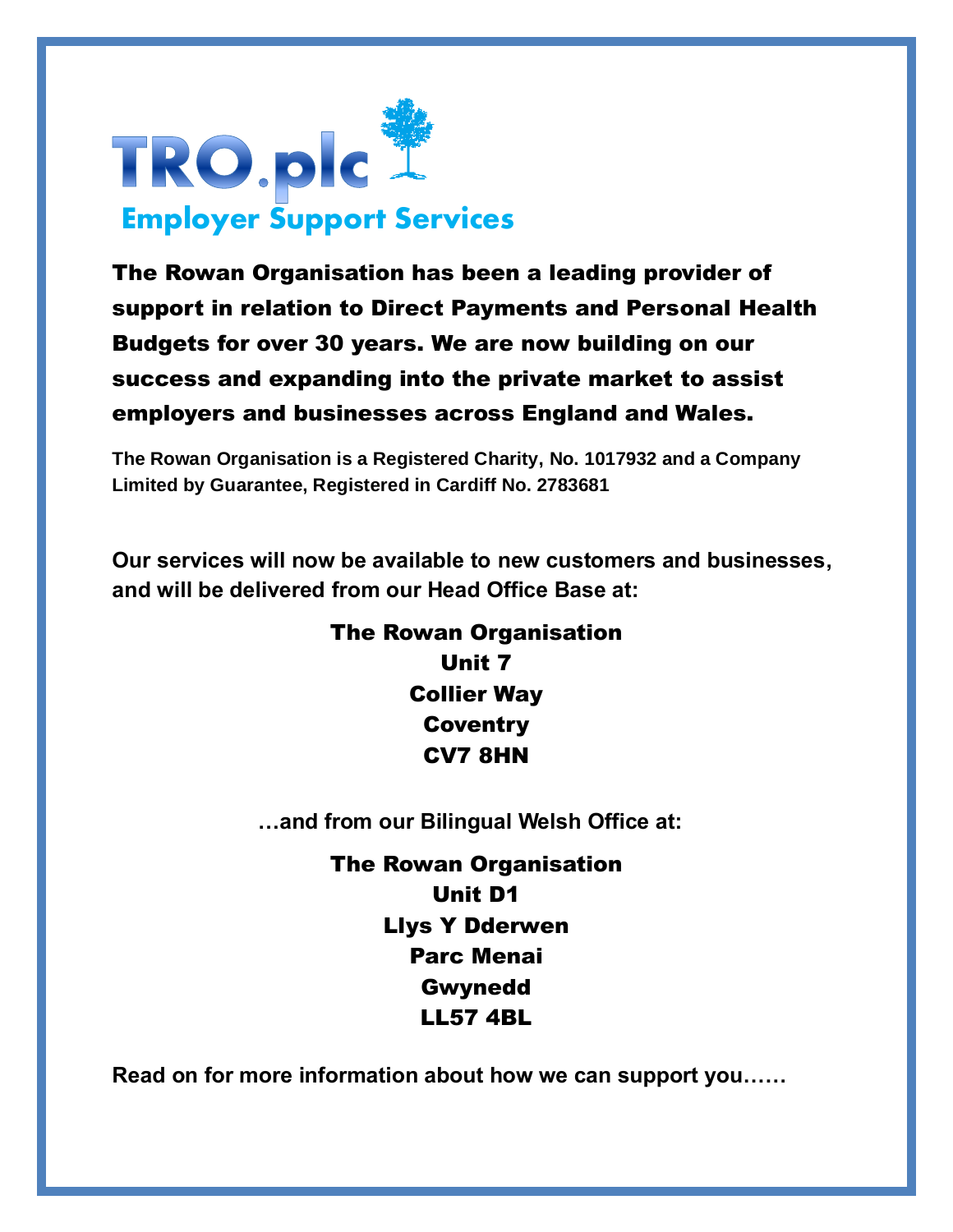



**Payroll Service** 

**The Rowan Organisation can support individuals and businesses with all necessary payroll requirements, including:**

- **HMRC registration and liaison, including RTI and end of year submissions.**
- **Gross & Net pay, tax and national insurance calculations**
- **Payslips via post or email**
- **Annual leave calculations**
- **Pension Auto Enrolment registration including initial and repeat declaration of compliance and ongoing Auto Enrolment support.**
- **HMRC Compliance checks**
- **Payroll Audit Reports**

**This support can be delivered in English or Welsh and information can be provided in a range of accessible formats. For more information, please contact our National Information Service on 02476 642947 or email [info@therowan.org](mailto:info@therowan.org)**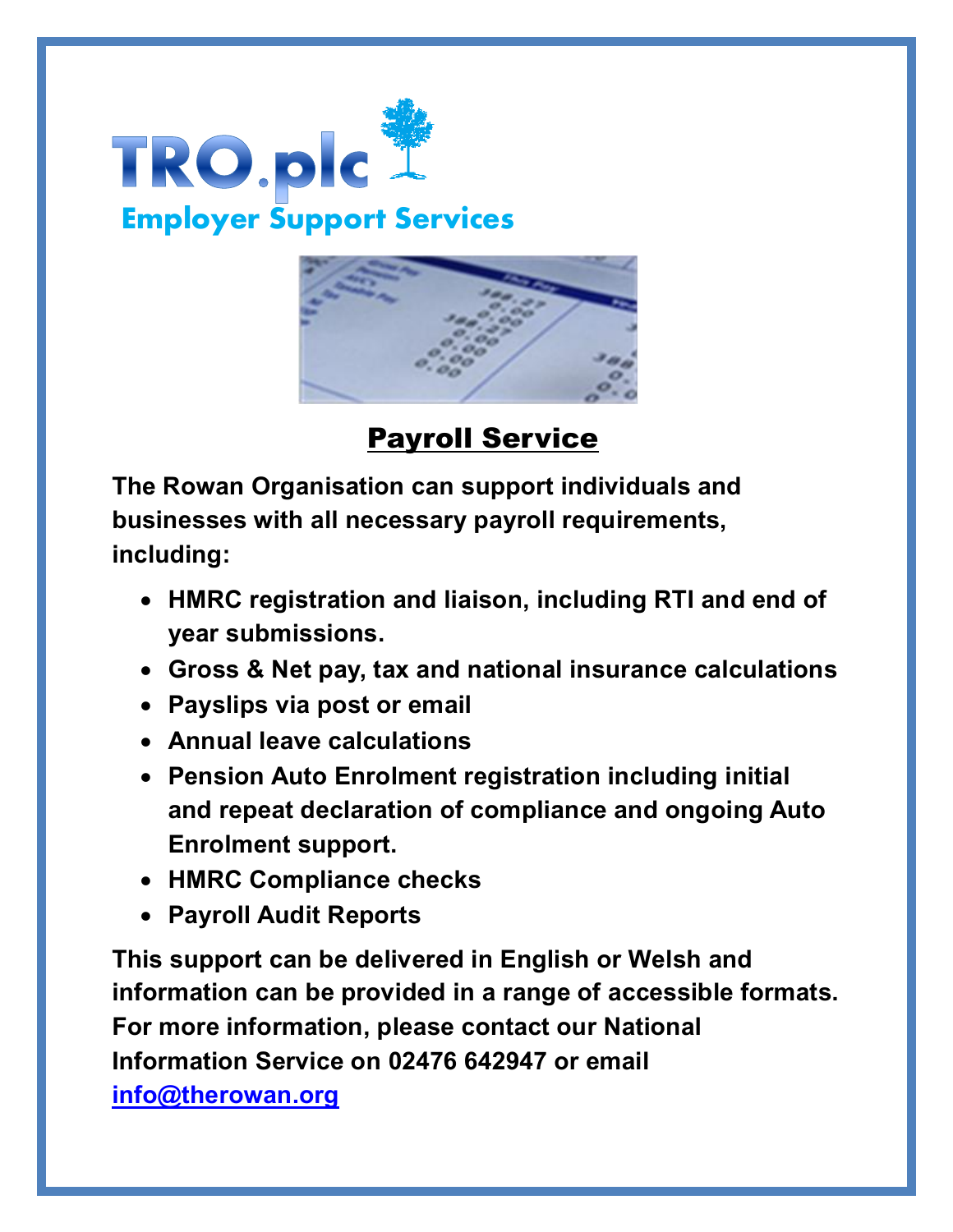



## Recruitment Support

**Our Recruitment Service can offer a number of different options to support the recruitment needs of individuals and businesses.** 

- **We subscribe to an invaluable Recruitment Portal which enables us to advertise vacancies on a number of different platforms, including Indeed, for a very competitive rate.**
- **We can support you with recruitment documentation including Adverts, Job Descriptions and Person Specifications.**
- **We will advertise your vacancy and act as a holding service for applications until the closing date, when your applications will be forwarded electronically for you to follow you chosen selection process.**
- **We can also offer advice around shortlisting and interview techniques in order to support you to appoint the ideal candidate.**
- **This support can be delivered in English or Welsh and information can be provided in a range of accessible formats. For more information, please contact our National Information Service on 02476 642947 or email [info@therowan.org](mailto:info@therowan.org)**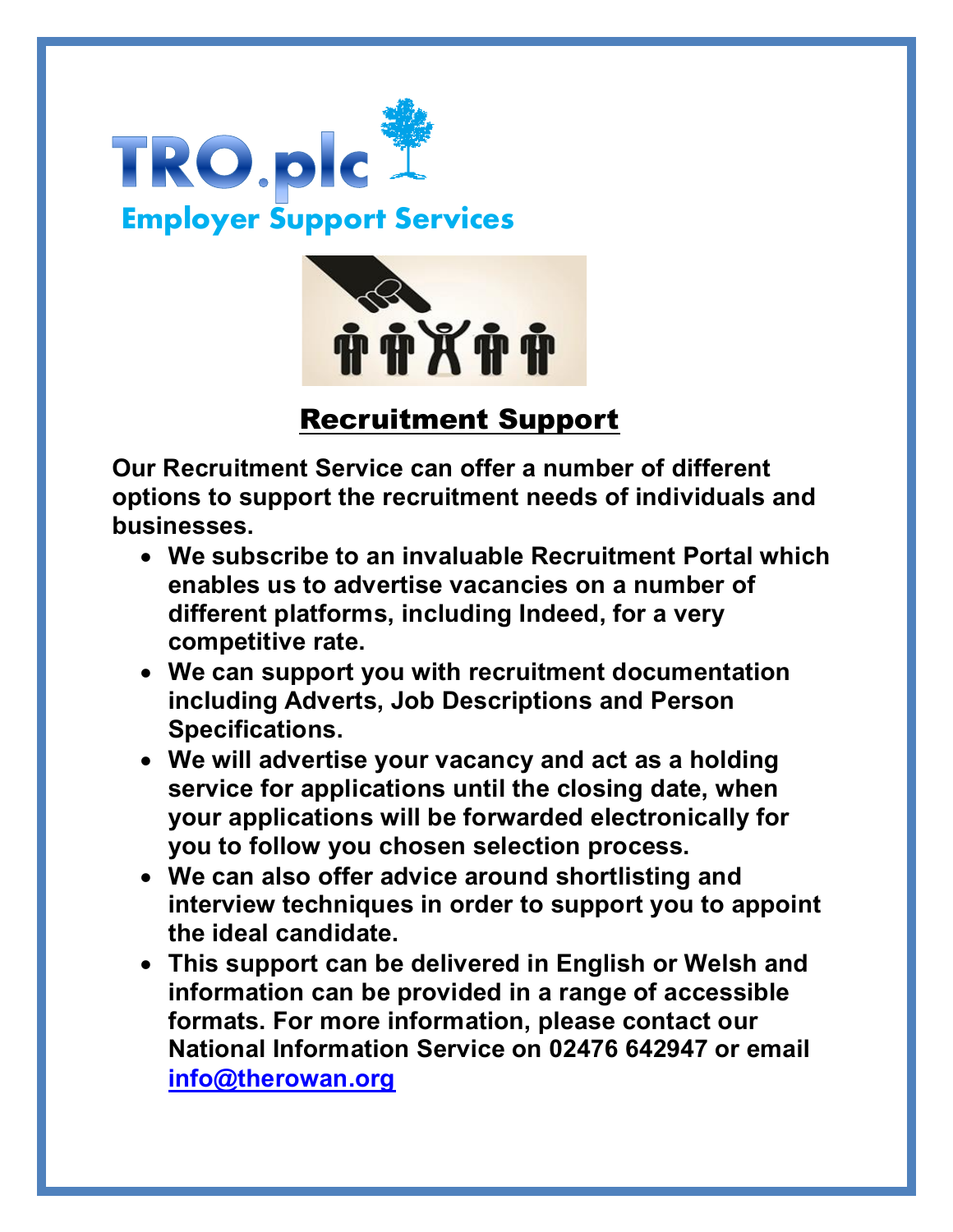



## DBS Vetting Service

**The Rowan Organisation is a registered Vetting Agency. This means that we can make an application for an Enhanced Disclosure on an employers behalf and subsequently indicate whether an individual is a suitable candidate to employ.**

**A disclosure is a document containing details of the information being held about someone by the police and government departments.**

**We are not at liberty to disclose details of any convictions but we can assess a candidate's past history, risk assess any previous activity and then confirm the applicant`s suitability for employment.**

**This support can be delivered in English or Welsh and information can be provided in a range of accessible formats. For more information, please contact our National Information Service on 02476 642947 or email** 

**[info@therowan.org](mailto:info@therowan.org)**